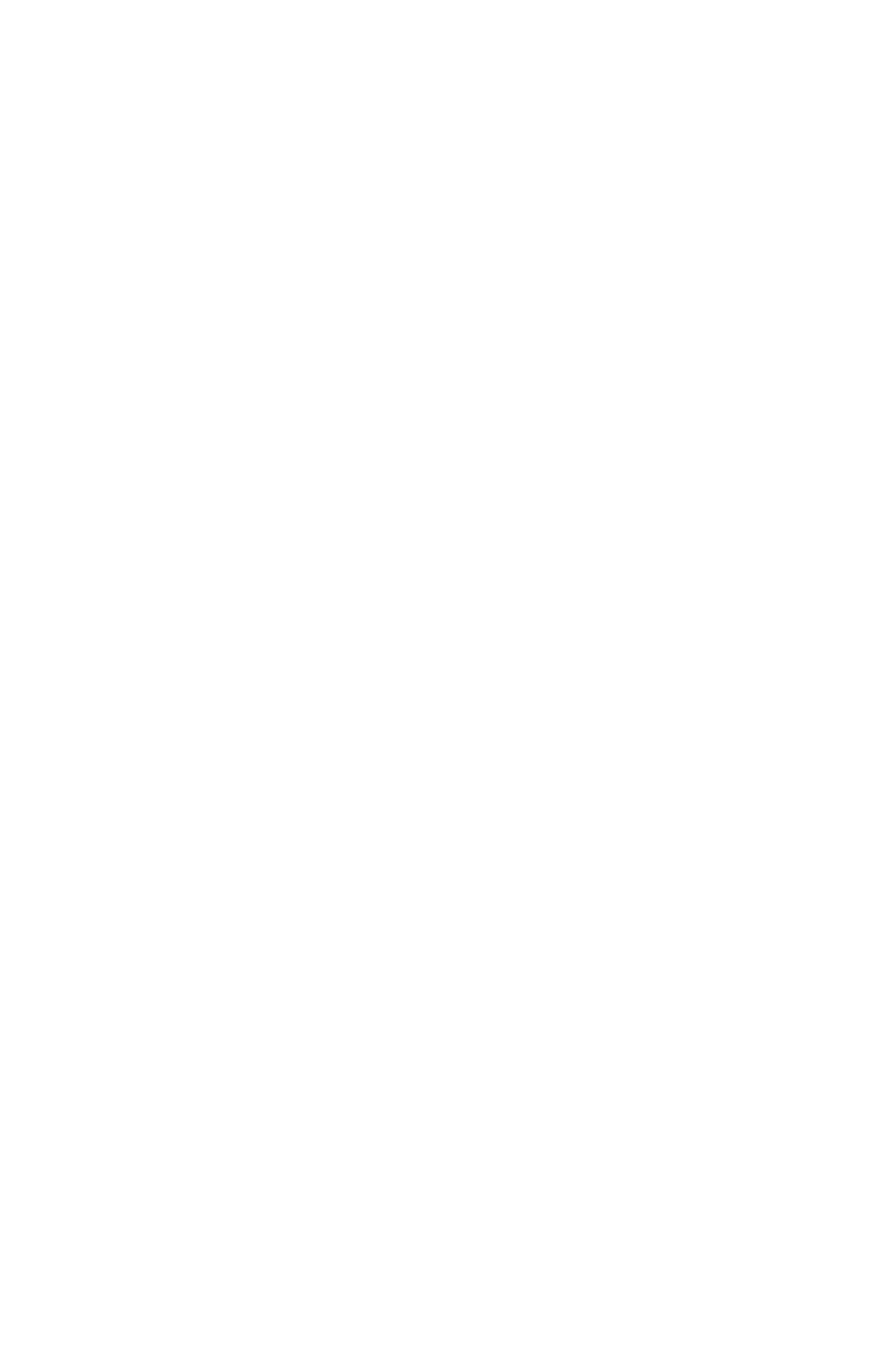# **Table of Contents**

| What You Should Know About Concussions  8 |  |
|-------------------------------------------|--|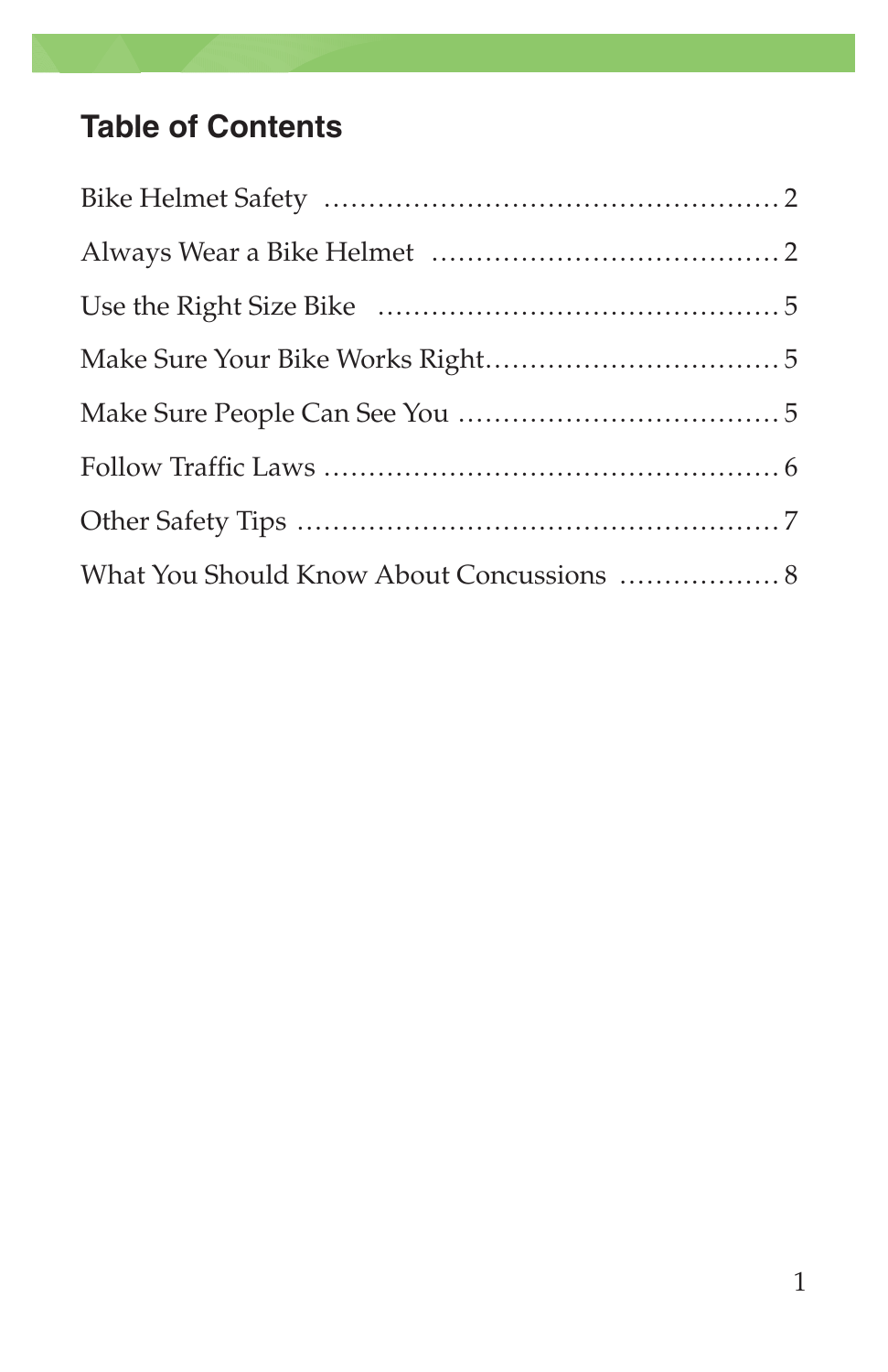# **Bike Helmet Safety**

Riding a bike is a great family activity to have fun and be active. Here are some safety tips to follow when you ride a bike.

# **Always Wear a Bike Helmet**

It is important for you and your family to always wear a bike helmet. It can help prevent injury or even death from a bike accident.

Have each member of your family follow the information listed below.

### **How to wear a bike helmet**

Here is how to make sure you are wearing a bike helmet the right way.

#### **Is the helmet the right size?**

Your helmet should fit snugly. Make sure it doesn't move side to side. Some helmets come with sizing pads that can be used to make sure it fits your head.

# **Is the helmet in the right position?**

Your helmet should sit level on top of your head. The rim of the helmet should be one or two finger-widths above your eyebrows.

#### ■ Have the side straps been adjusted?

Make sure the straps of the helmet form a "V" shape under your ears. Adjust the sliders as needed.

#### **Is the chin strap buckled?**

Buckle the strap and tighten it until it is snug. Make sure that no more than one or two fingers fit under the strap.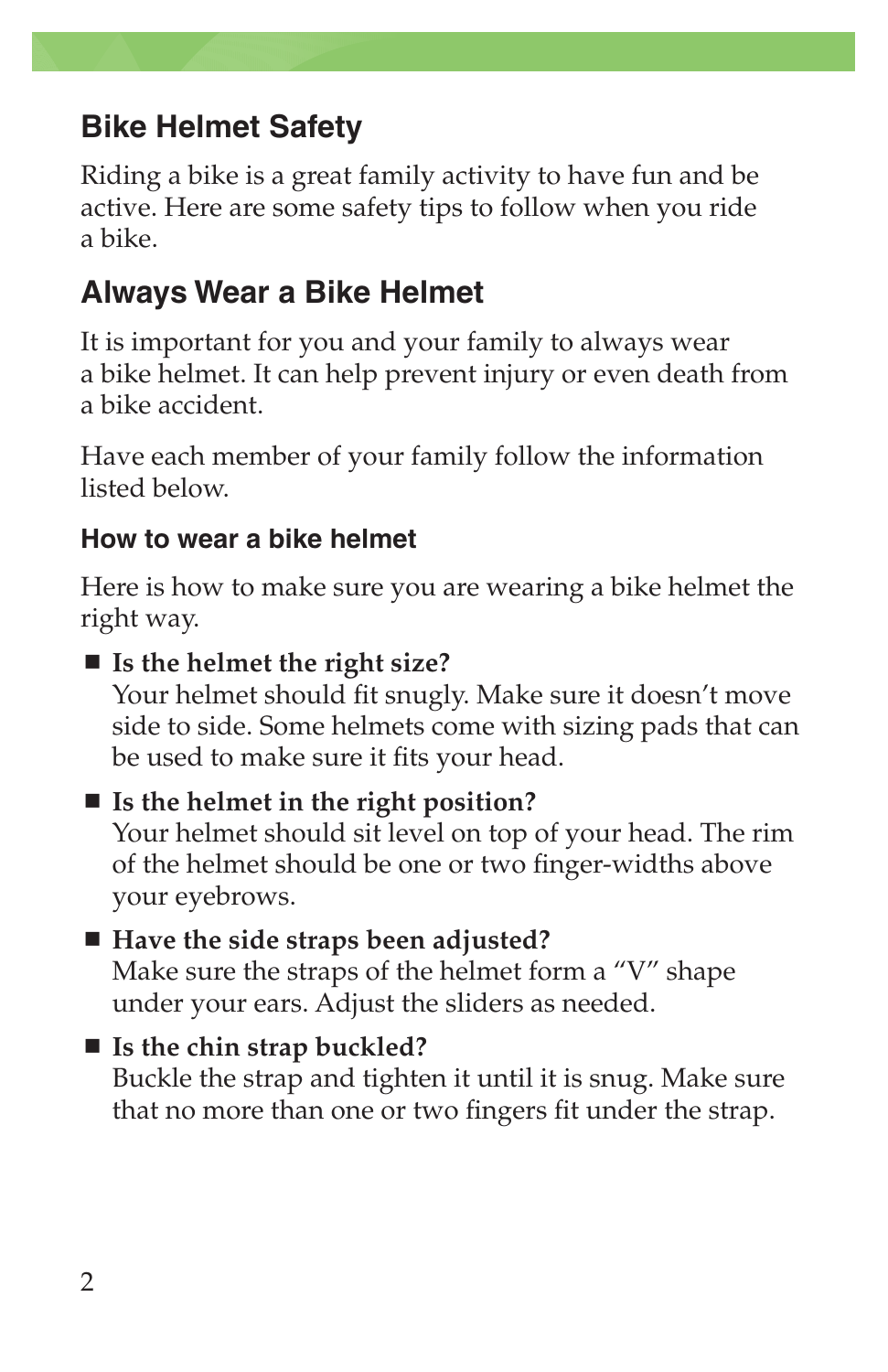#### **Bike helmet fit test**

To make sure your helmet fits right, use this test. Open your mouth as wide as you can. You should feel the helmet hug or pull down on your head.

#### **When to replace a helmet**

It is important to replace your bike helmet if:

- it has been involved in a crash
- $\blacksquare$  there is any damage to the helmet
- $\blacksquare$  it gets too small.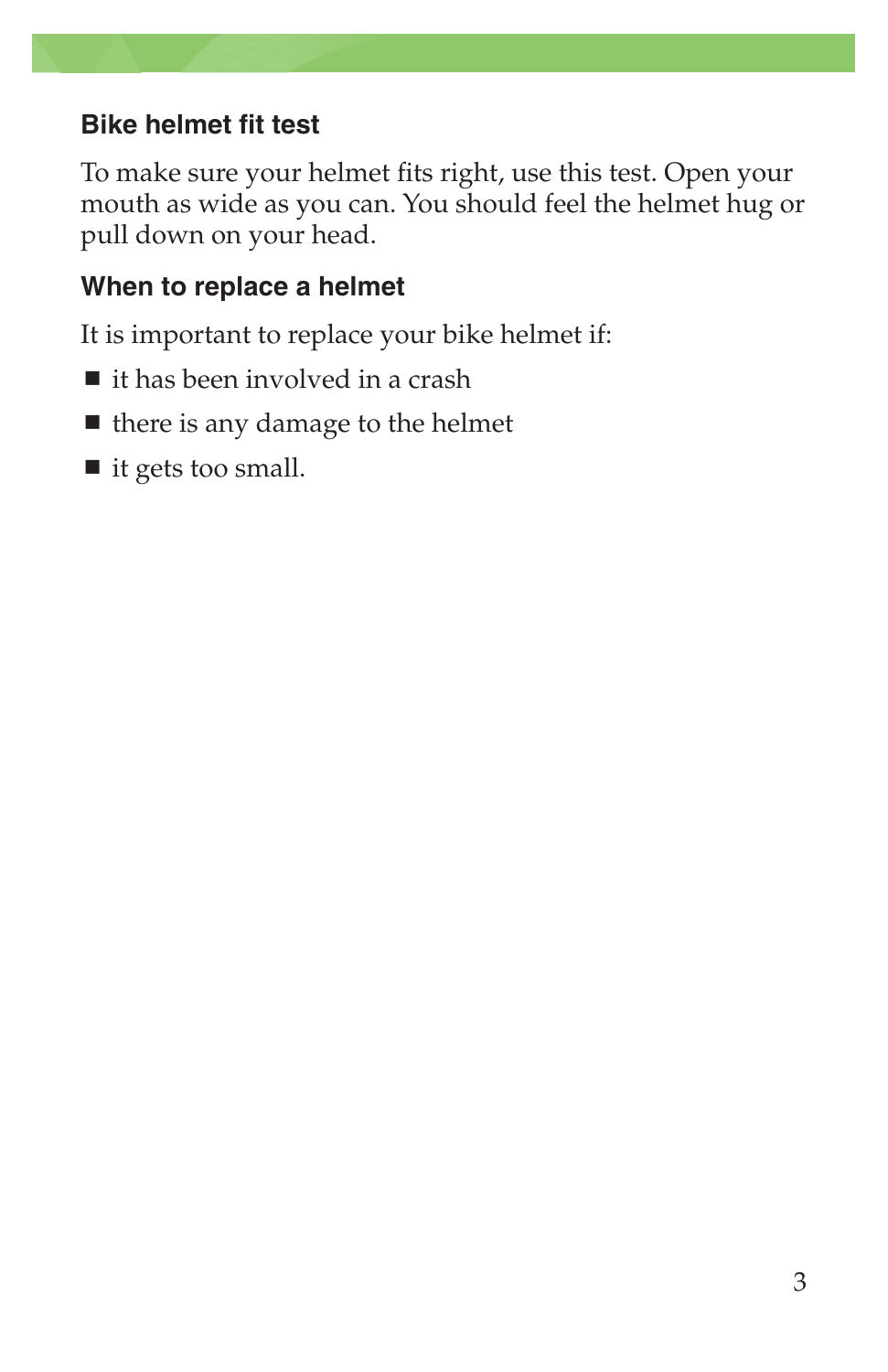

Photo © Allina Health System

**Your child's bike helmet should sit level on top of his or her head.**



Photo © Allina Health System

**Make sure the straps of the bike helmet form a "V" shape under your child's ears.**

### **Tip**

Your child should only wear a bike helmet when riding a bike. Do not wear a bike helmet when playing on a playground. The straps could get caught on the equipment.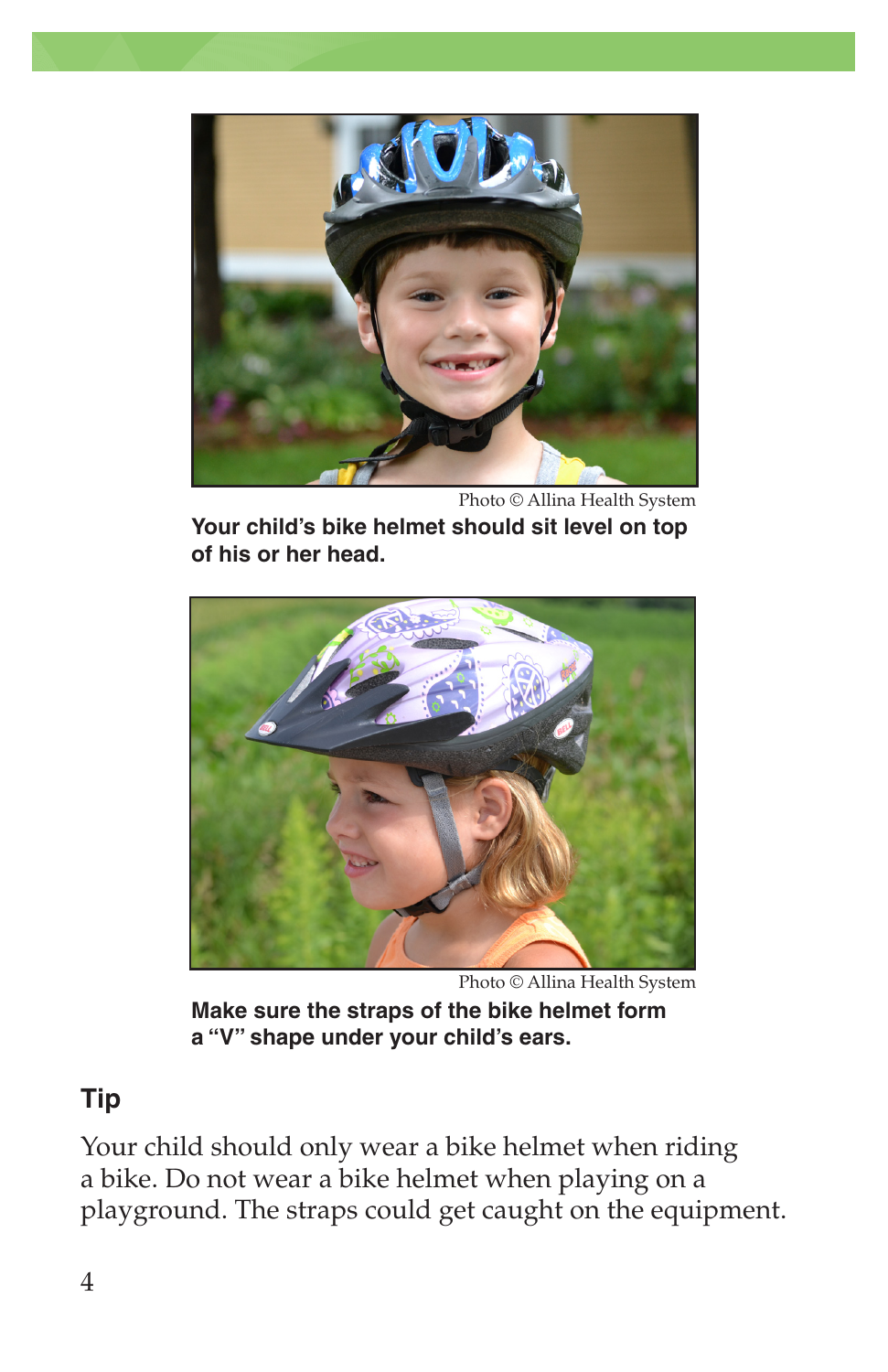# **Use the Right Size Bike**

It's important to ride the right size bike. If it is too big or too small it can be unsafe to ride.

To make sure your bike is the right size, follow these general guidelines.

- When standing over your bike, there should be one to two inches of space between you and the top tube (bar). If you are riding a mountain bike, there should be about five inches of space.
- $\blacksquare$  The seat height should be adjusted so that you have a slight bend in your knee when your leg is fully extended.
- The height of the handlebars should be at the same level as the seat.

# **Make Sure Your Bike Works Right**

Before you go for a bike ride, be sure these parts of your bike are working right.

- Brakes need to slow and stop your bike.
- Tires need to be secure and inflated.
- Gears need to change smoothly (if your bike has gears).

# **Make Sure People Can See You**

When riding your bike, you should always be alert for others (such as drivers and pedestrians) that may not see you.

To help people see you:

- wear bright colored or reflective clothing
- $\blacksquare$  put reflectors and flashing lights on the front and back of your bike.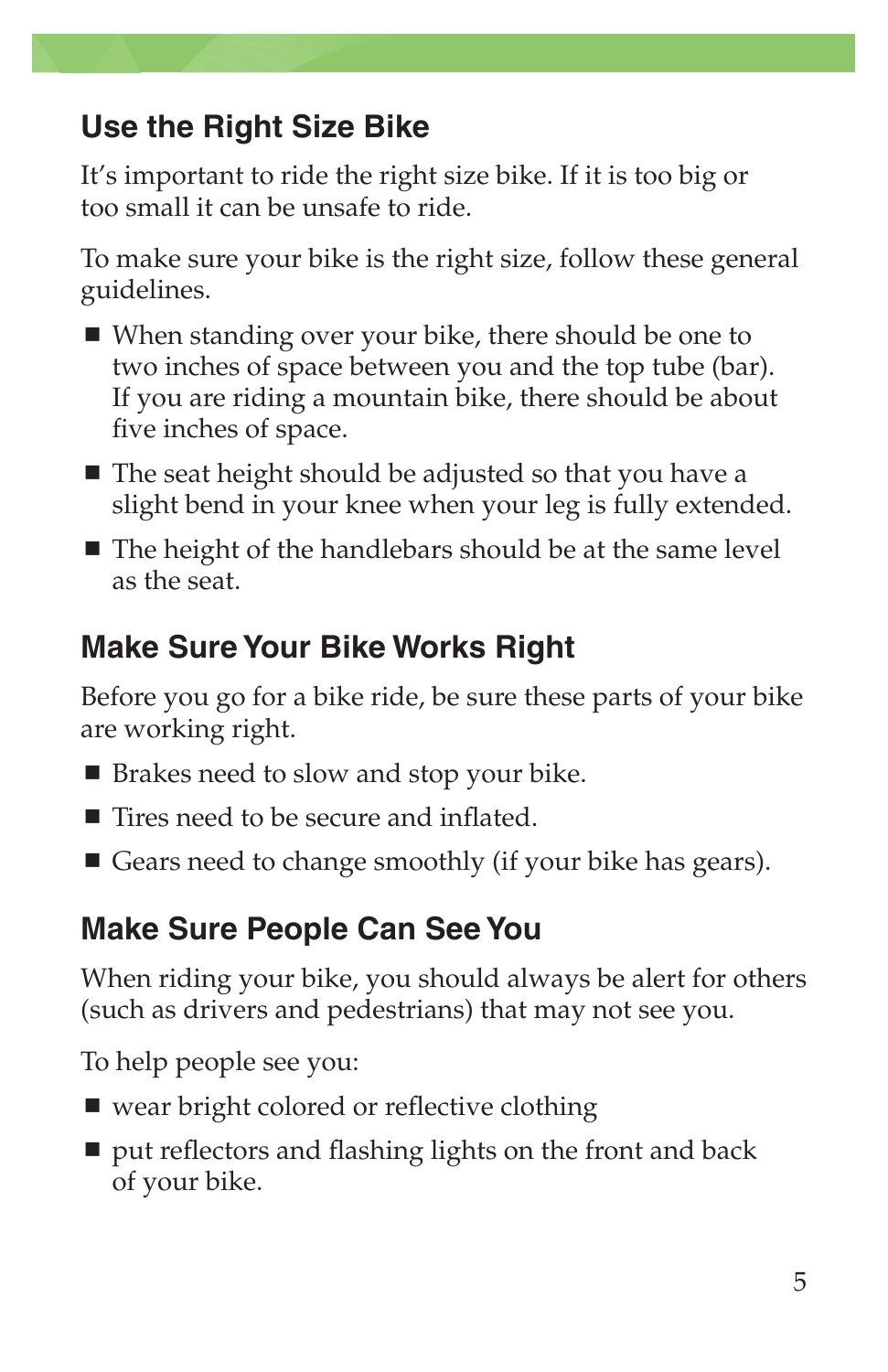# **Follow Traffic Laws**

When riding your bike, you will need to follow all traffic laws, including traffic lights, signs and lane markings.

Here are some general tips.

- Ride the same direction as traffic.
- Signal before you make a turn. Learn the correct hand signals so others know what you are going to do.
- Look both ways for vehicles coming out of or turning into driveways.
- $\blacksquare$  Stop at the corners of sidewalks and streets to look for cars. Make sure the drivers can see you before crossing the road.

You can learn more about local traffic laws in your state drivers' licensing handbook. You can also visit these websites:

- Minnesota: dot.state.mn.us/bike
- Wisconsin: wisconsindot.gov/Pages/safety/education/bike

### **Street Riding Versus Sidewalk Riding**

It is usually better for children 10 years old or younger to ride on the sidewalk.

Younger children may not fully understand how to make the right decisions when riding on the street.

Check your local traffic laws to make sure sidewalk riding is allowed.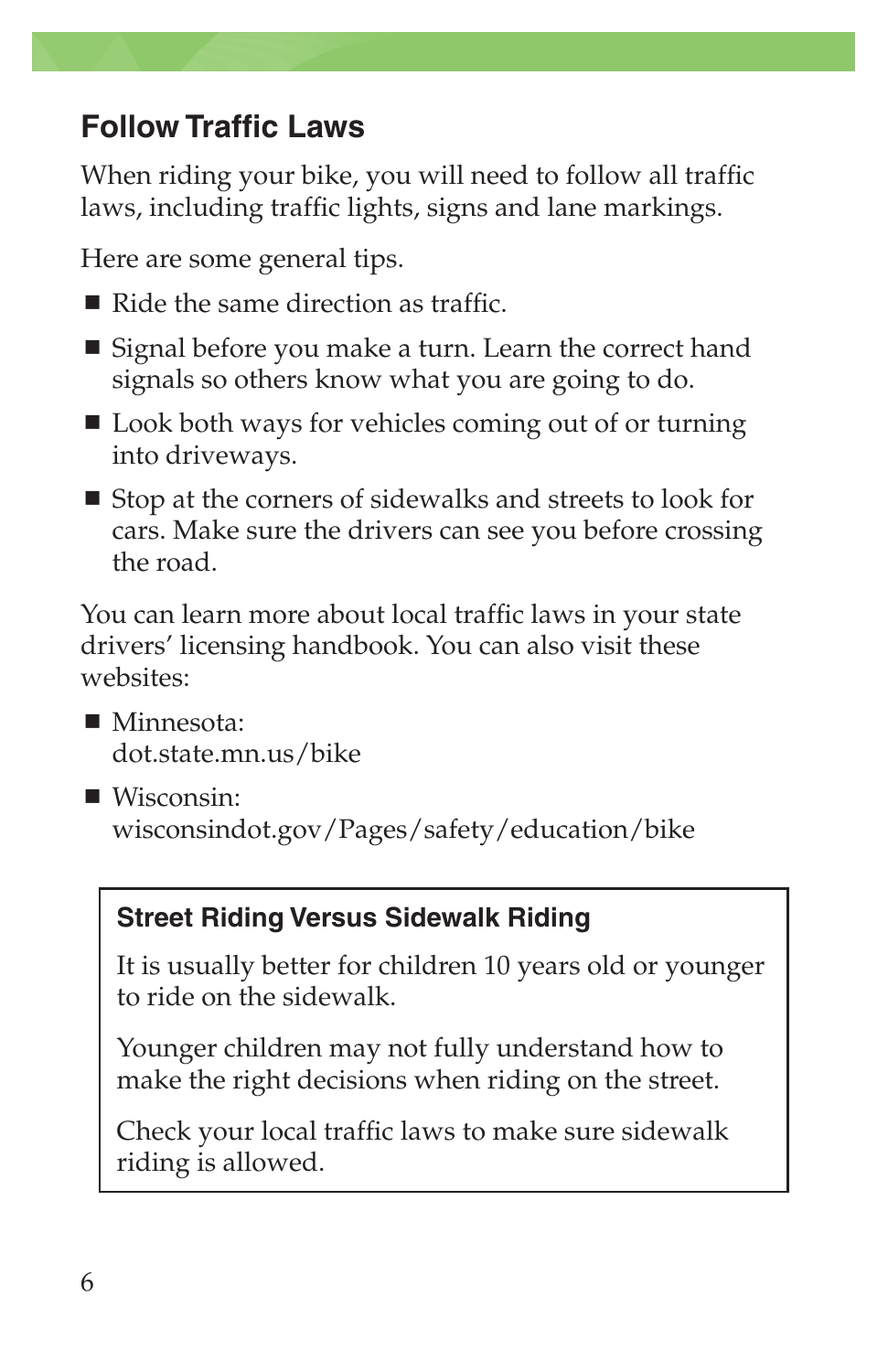# **Other Safety Tips**

Young children shouldn't ride at night.

- Always ride with both hands on the handlebars.
- Carry additional items in a backpack.
- Watch for road hazards, such as potholes, gravel, broken glass, parked cars and large puddles.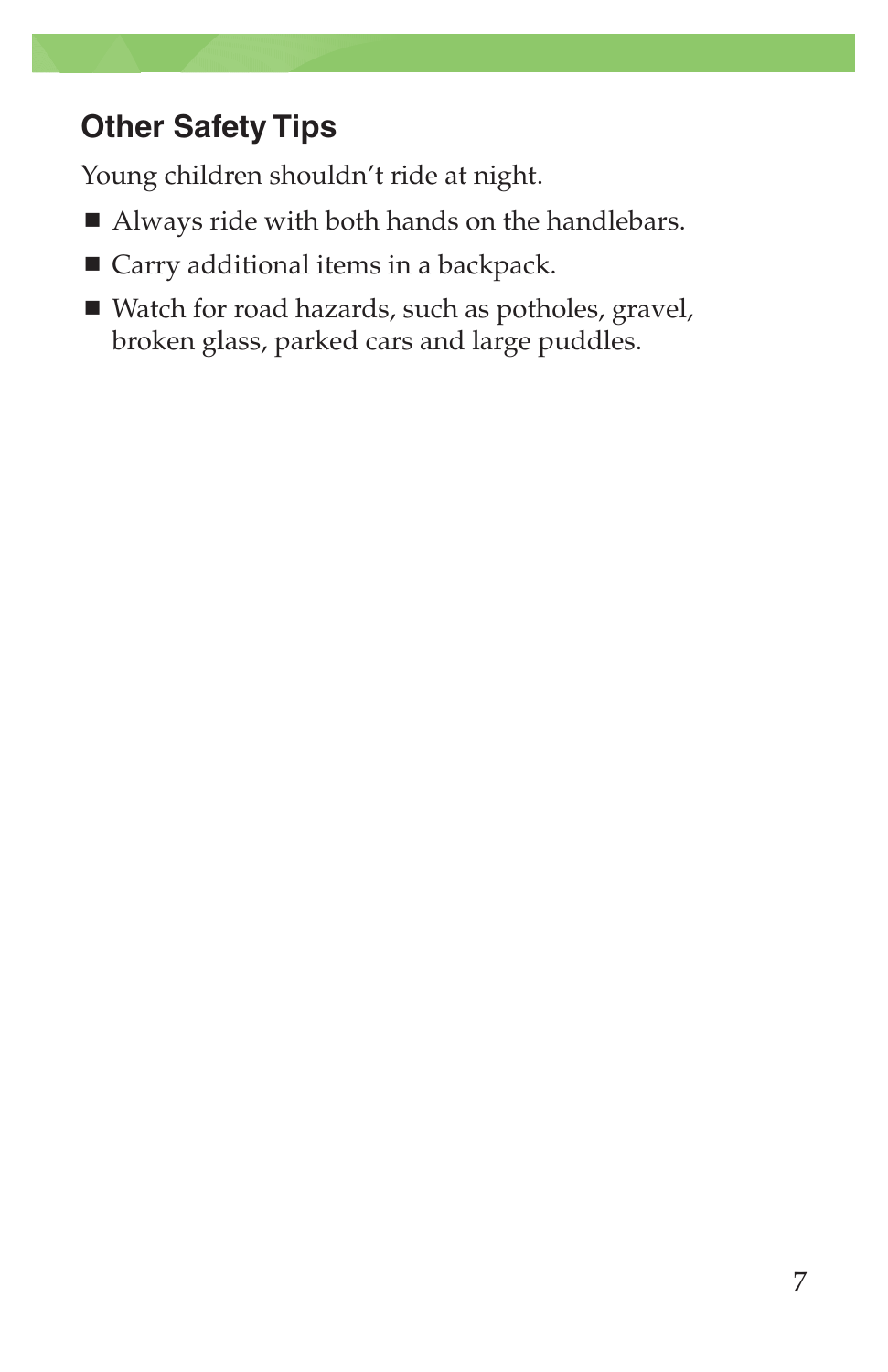### **What You Should Know About Concussions**

#### **Concussions**

Concussions can happen in free play, recreational sports, youth leagues, or in high school and college sports.

A concussion is a blow to the head that affects how the brain works. It can also happen after a hit to the body that causes the head to move quickly back and forth.

A body hit, fall or minor bump to the head can cause a serious brain injury.

#### **Concussion symptoms**

A concussion is a brain injury. You can't see it but it causes changes in your child's behavior, thinking or physical actions.

Signs of a concussion can occur right away or hours or days later. Your child can have a concussion even if he or she isn't "knocked out" (loses consciousness).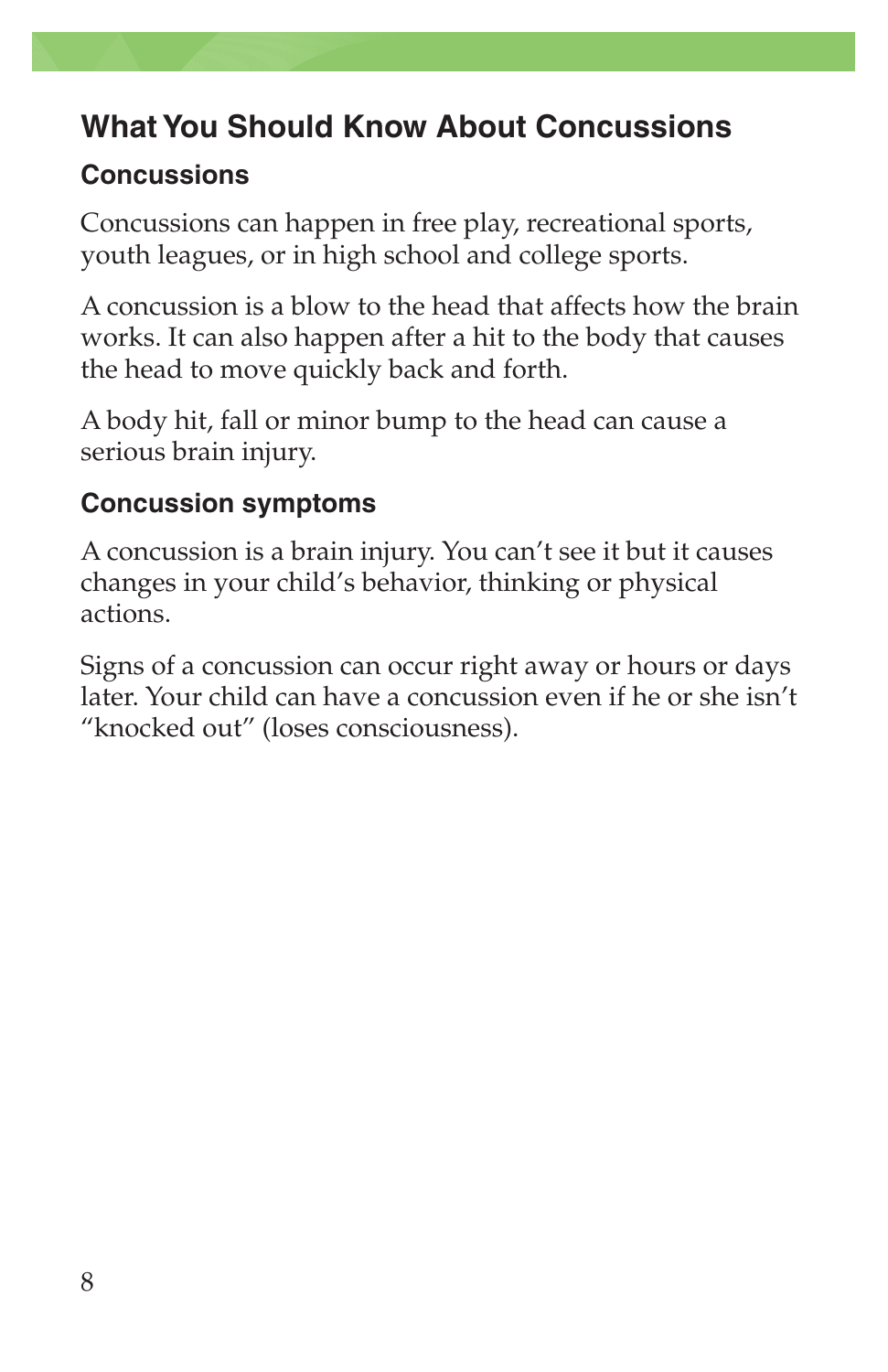According to the Centers for Disease Control and Prevention, watch for these symptoms if your child has sustained a concussion:

- headache
- **P** problems with memory
- upset stomach (nausea) or vomiting
- balance issues or dizziness
- double or blurry vision
- being sensitive to light or sounds
- feeling hazy, foggy or groggy
- **Peroblems** concentrating
- $\blacksquare$  confusion
- not "feeling right"
- seizures.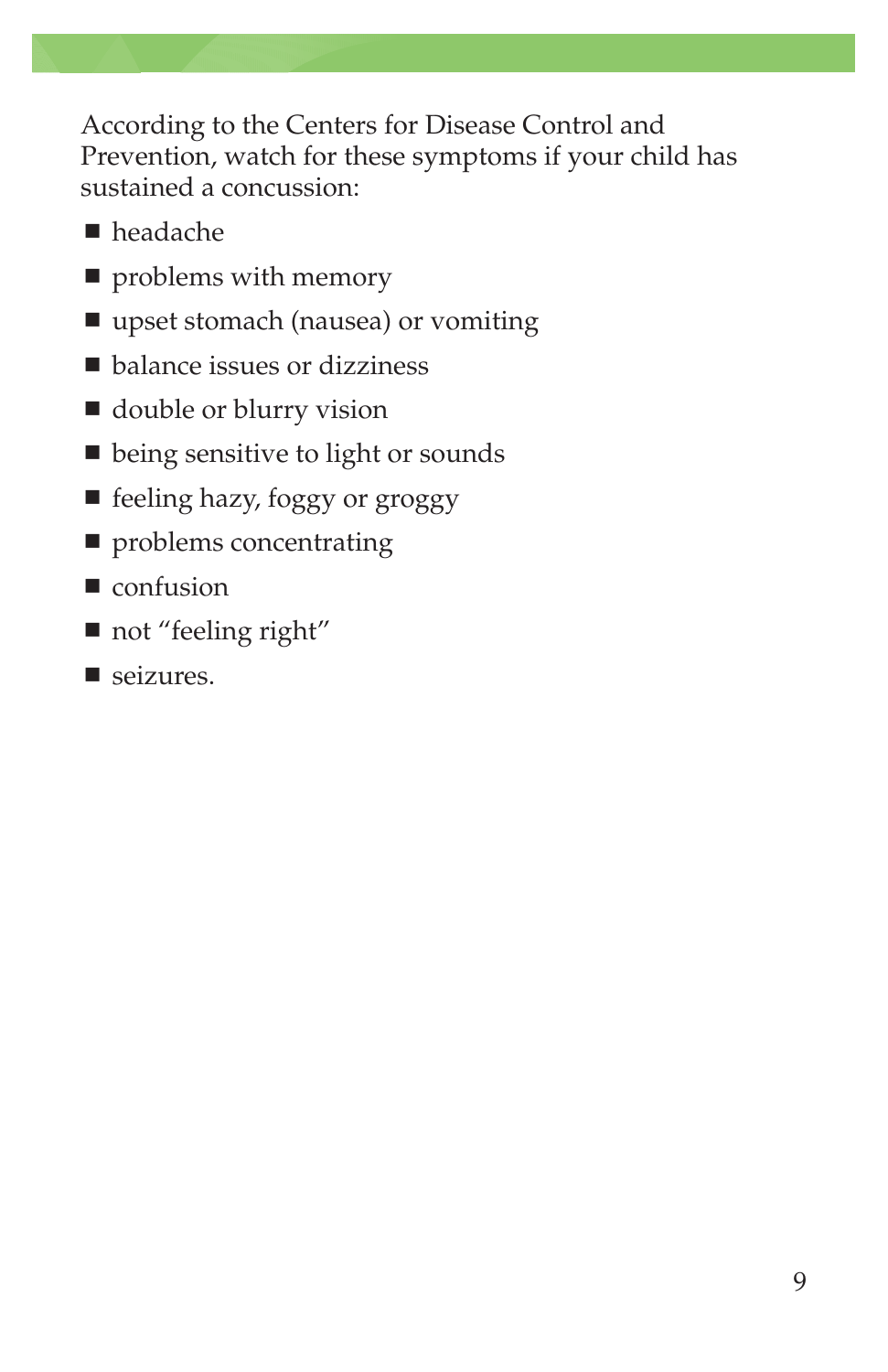#### **Screening test before your child plays sports**

A concussion screening test to check your child's learning and memory skills can be given before your child plays sports.

This first test is known as a baseline. Future test results will be compared to this one.

The test is simple and painless. Your child answers a series of questions using the ImPACT<sup>™</sup> computer program to measure his or her:

- learning and memory skills
- $\blacksquare$  attention span
- $\blacksquare$  reaction time
- ability to solve problems.

A trained health care provider supervises the test.

Your child's test results are kept in a secure database and will only be looked at by your health care provider when needed.

If your child has a concussion, a follow-up ImPACT test may be given at your clinic or your school. This will help your health care provider tell how severe the brain injury is and when your child is ready to return to play.

The ImPACT test should be repeated every 2 years so it remains valid as your child grows.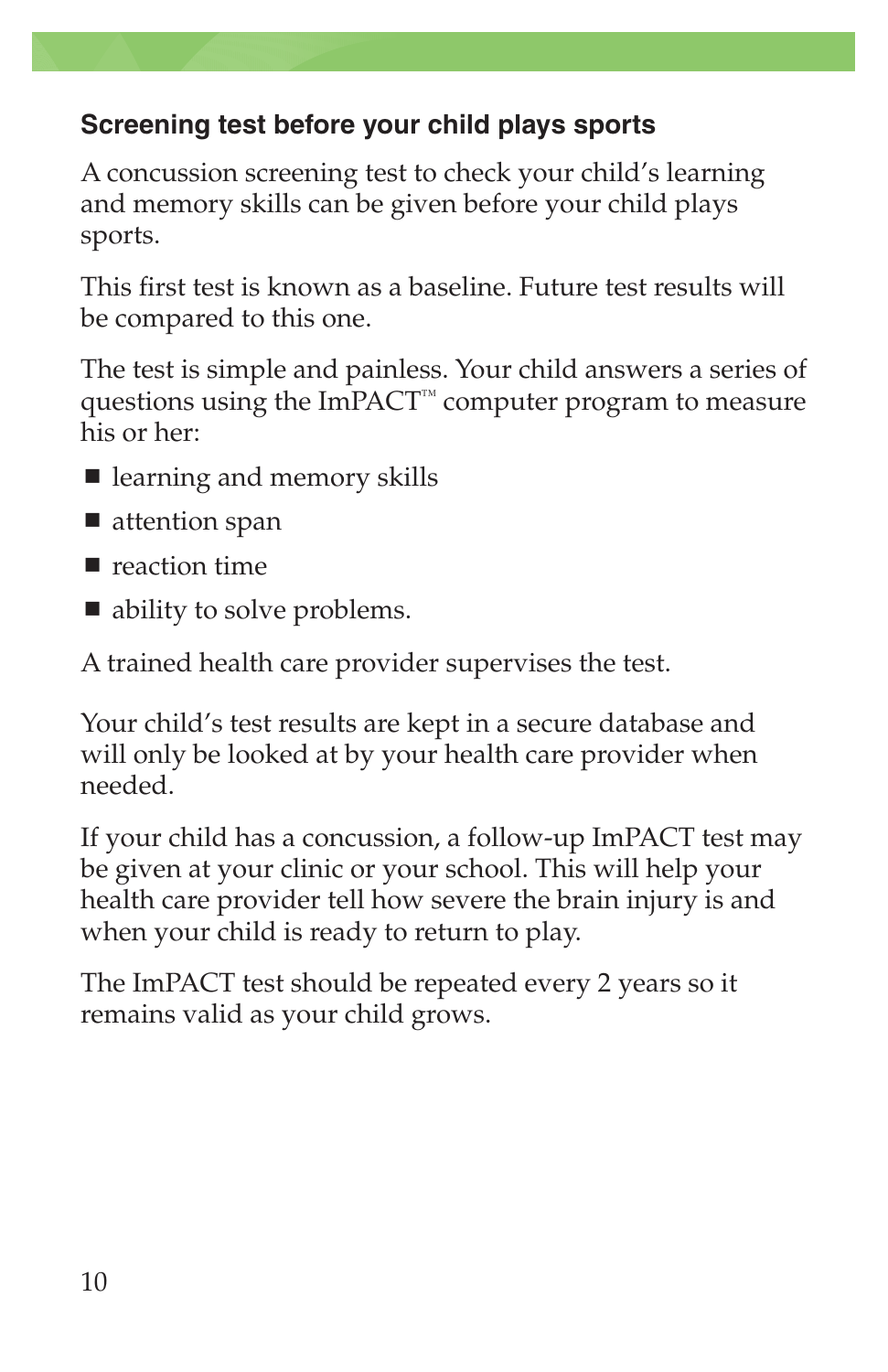#### **Treating concussions**

Rest is the most important thing your child can do. Rushing back to play won't help your child's brain heal, and can be dangerous.

Follow your health care provider's directions. Please keep all follow-up appointments, even if your child is feeling well.

### **When to call for help**

Call your health care provider if your child has any concussion symptoms, even if he or she received care by a health care team at the sporting event.

Call 911 or go to the nearest hospital emergency department if your child:

- **passes out**
- has trouble breathing
- has a severe headache
- has concentration problems (such as reading the same paragraph over and over)
- $\blacksquare$  if symptoms quickly become worse.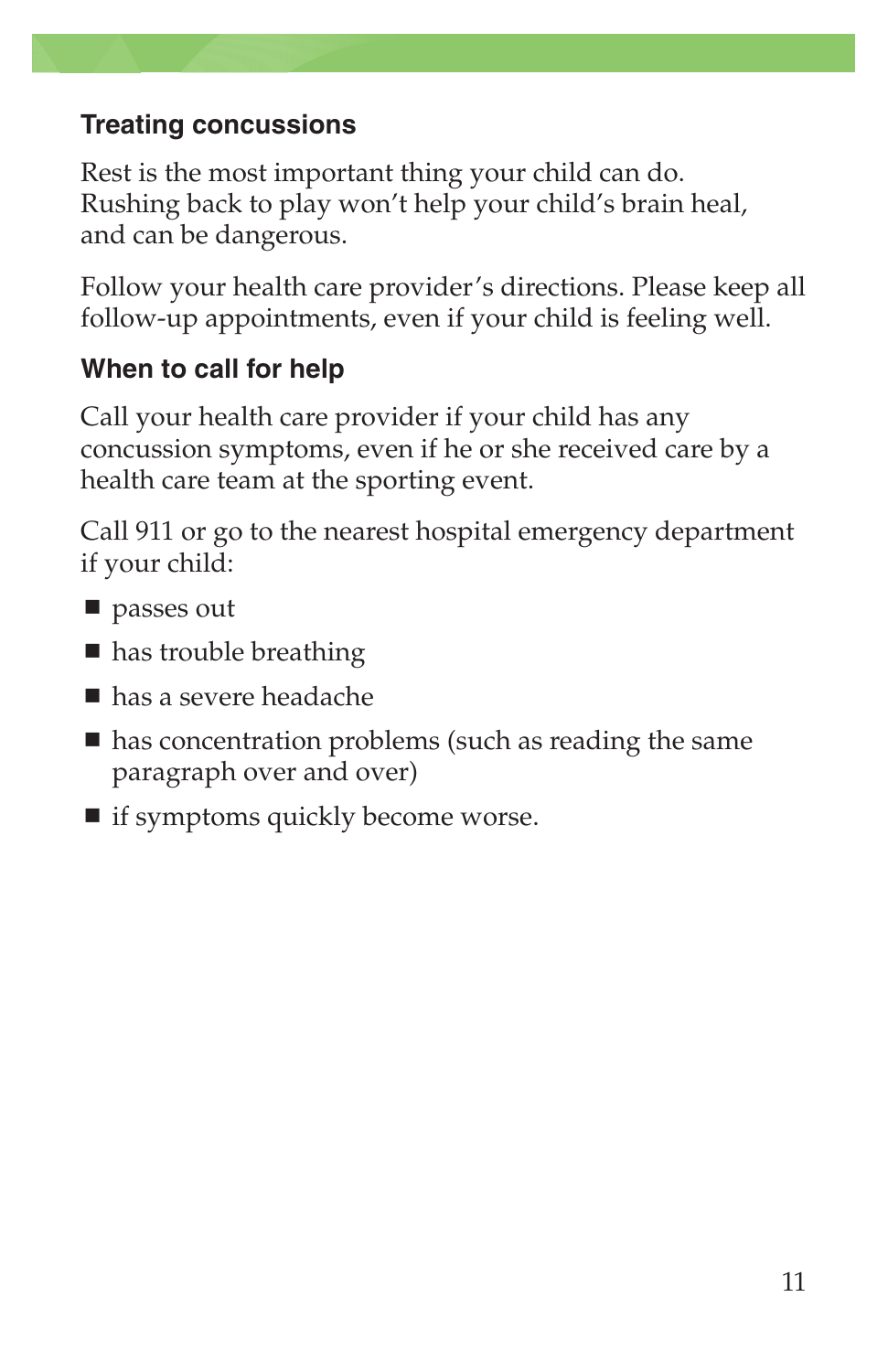#### **Preventing concussions**

Talk with your child's coach about what type of concussion policy the school or league has.

- $\blacksquare$  Insist that your child follow safety procedures.
- $\blacksquare$  This includes using the right equipment and playing fairly.
- Make sure your child is fully healed from a concussion before playing again. (Your health care provider will tell you when your child is ready.)
- Returning to play too soon can increase the risk and length of time it takes to get better.
- Be in contact with your child's teachers and coaches after a concussion. That way, a team of people can watch for signs of brain injury.

### **For more information**

For more information about concussion awareness and information on locations that offer concussion screenings:

- visit allinahealth.org/concussion
- call the Abbott Northwestern Hospital Neuroscience Institute at 612-863-7920.